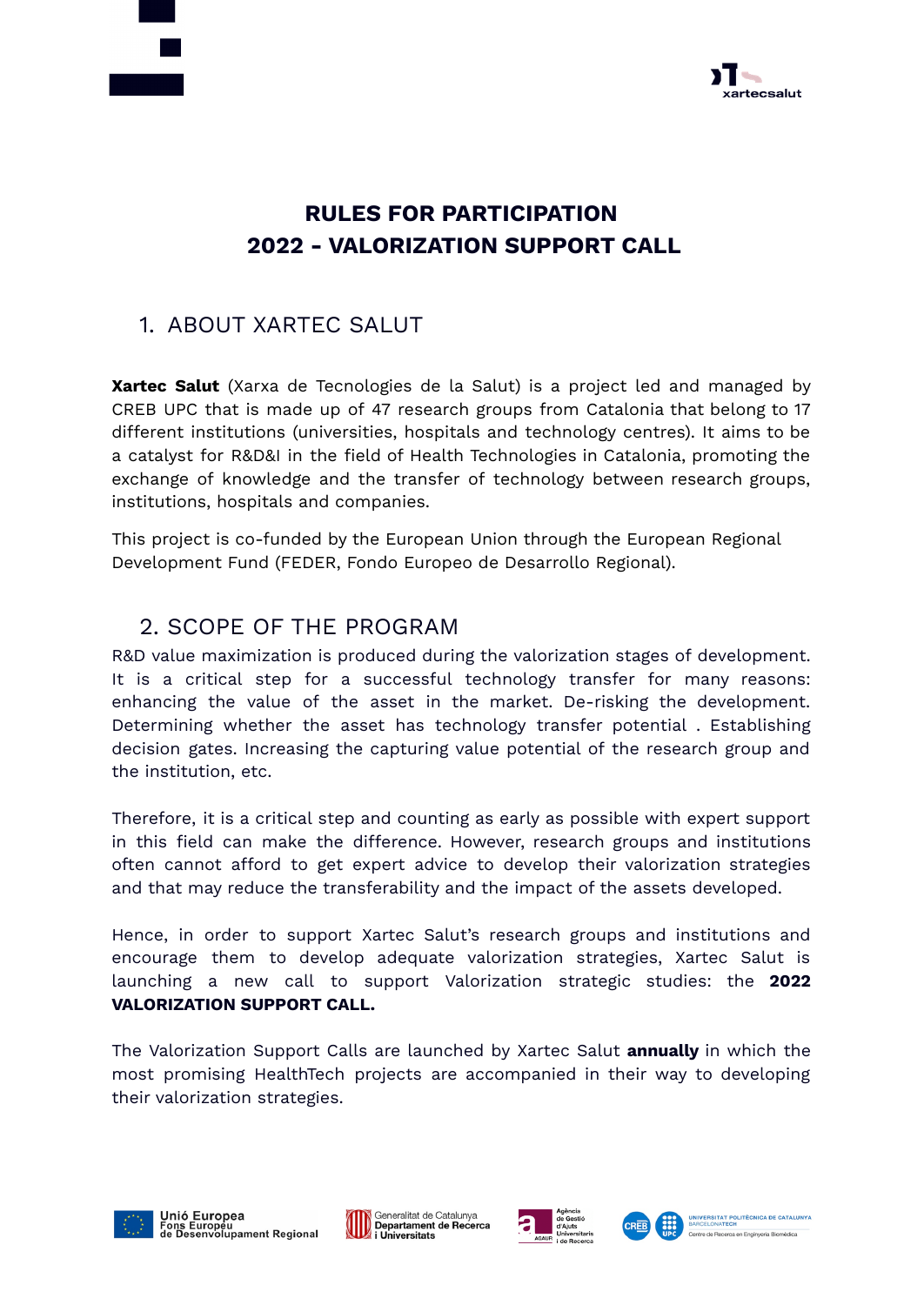



## 3. ELIGIBLE VALORIZATION STUDIES

Xartec Salut will provide Valorization related strategic studies developed by specialized suppliers in the field. The valorization strategies of scientific results are necessary to make research profitable and increase the value of these results in order to facilitate its transfer to the productive sector effectively.

Within this Call we understand "Valorization strategies" broadly as the creation of economic and social value from knowledge and scientific capabilities. The valorization function would imply, therefore, all actions necessary to ensure that research results contribute to economic and social development in the most efficient way.

Some of the studies covered within this Call are:

- Valorization plans
- Technology transfer route analysis
- Market access plans
- Regulatory roadmaps
- Market analysis
- Assessment of research results: definition of proof of concept (PoC)
- Other studies that require expert advice in order to build the valorization strategy

There are **explicitly excluded** costs related to Intellectual property, spin-off creation processes, technological development and any others that are not linked to valorization support studies.

### 4. APPLICATION PROCESS

The call for applications will be open from **24/01/2022** to **7/02/2022** at 14:00 .

Applications will be conducted through the duly submission of the form provided to [xartec.salut.creb@upc.edu](mailto:xartec.salut.creb@upc.edu). Applications that do not include the required information will not be considered eligible. However, it is not expected that the projects already count with extensive documentation at this point, and limited estimations or draft information may be included in the form.

The application form should contain the following information:

- Strategic study required and impact in the project
- Description of the asset & Innovation







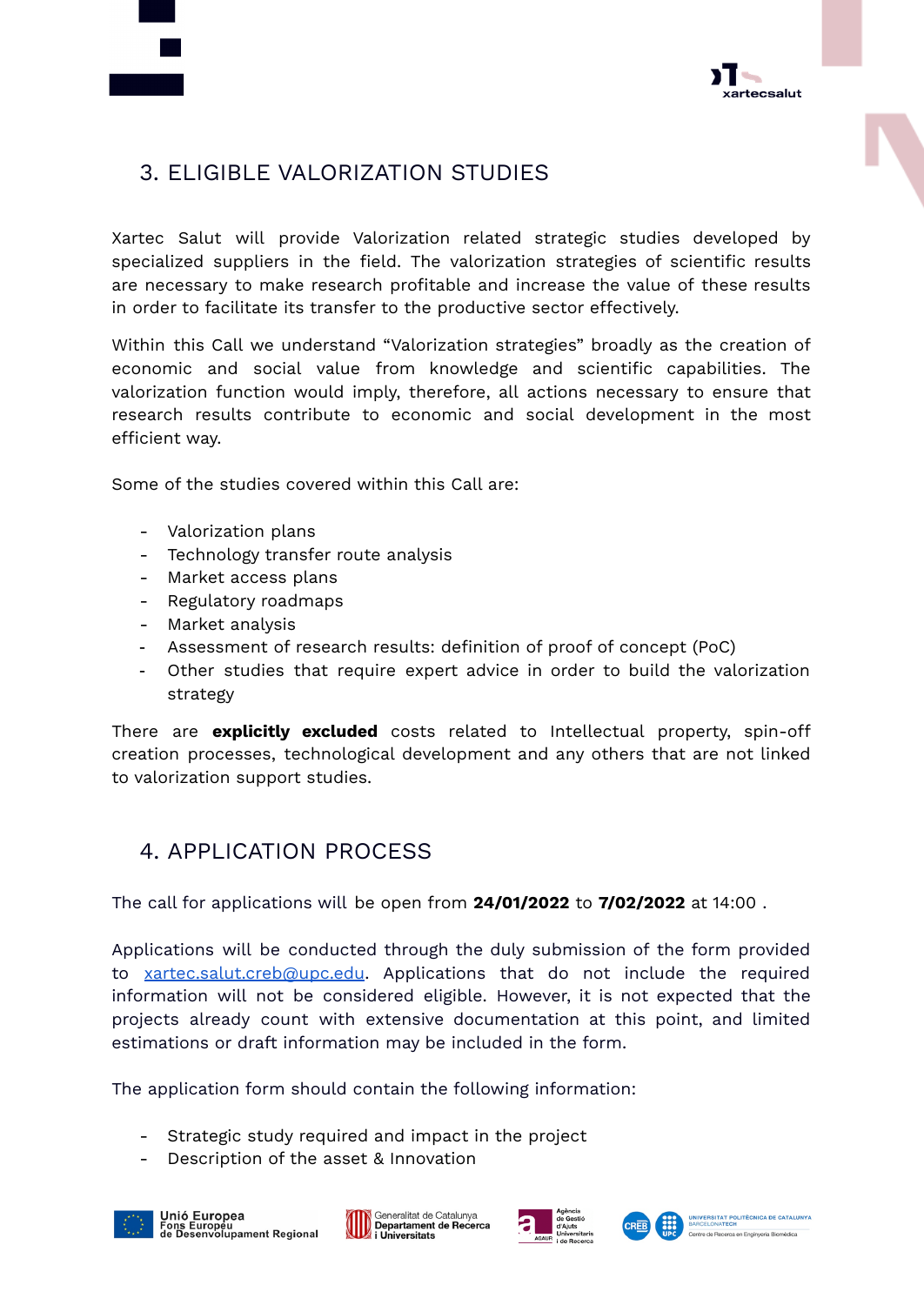

- Stage of the development of the asset
- Ownership of the asset(s)
- Current IP strategy
- Current Valorization strategy
- Potential market and competitive advantages

Applications must be submitted in **English**. Incomplete applications or those submitted after the deadline will not be accepted. However, Xartec Salut reserves the right to extend the deadline, communicating this change appropriately to the groups' representatives.

### 5. EVALUATION & SELECTION PROCESS

Evaluation process will be composed of two sequential stages starting as soon as the application process closes:

#### **● Stage 1 - Verification of eligibility (7/02/2022 - 9/02/2022)**

Every project must comply with all the eligibility criteria described under the following section.

If some critical information is missing due to administrative or human error, Xartec Salut will contact the representative of the project in order to correct the information that would have to be provided before 9/02/2022.

#### **● Stage 2: Assessment of the applications (10/02/2022 - 11/02/2022).**

Xartec Salut is looking to support early stage assets in which the influence of developing their valorization strategy may be critical to their success. Xartec Salut is also taking into account innovation and potential impact that the projects may have in the market whenever transferred.

Thus, the evaluation criteria & weights followed by Xartec Salut in order to assess each of the proposals are set below:

- **50%** Need for developing the Valorization related study
- **25%** Market potential & competitive advantages of the technology
- **25%** Innovation & novelty

The evaluation process will be conducted with the support of specialists in the field.

The budget for Xartec Salut's 2022 VALORIZATION SUPPORT CALL is **40.000€.** The strategic studies will be allocated to the best assessed projects until the established budget is covered. We encourage you to conduct the application